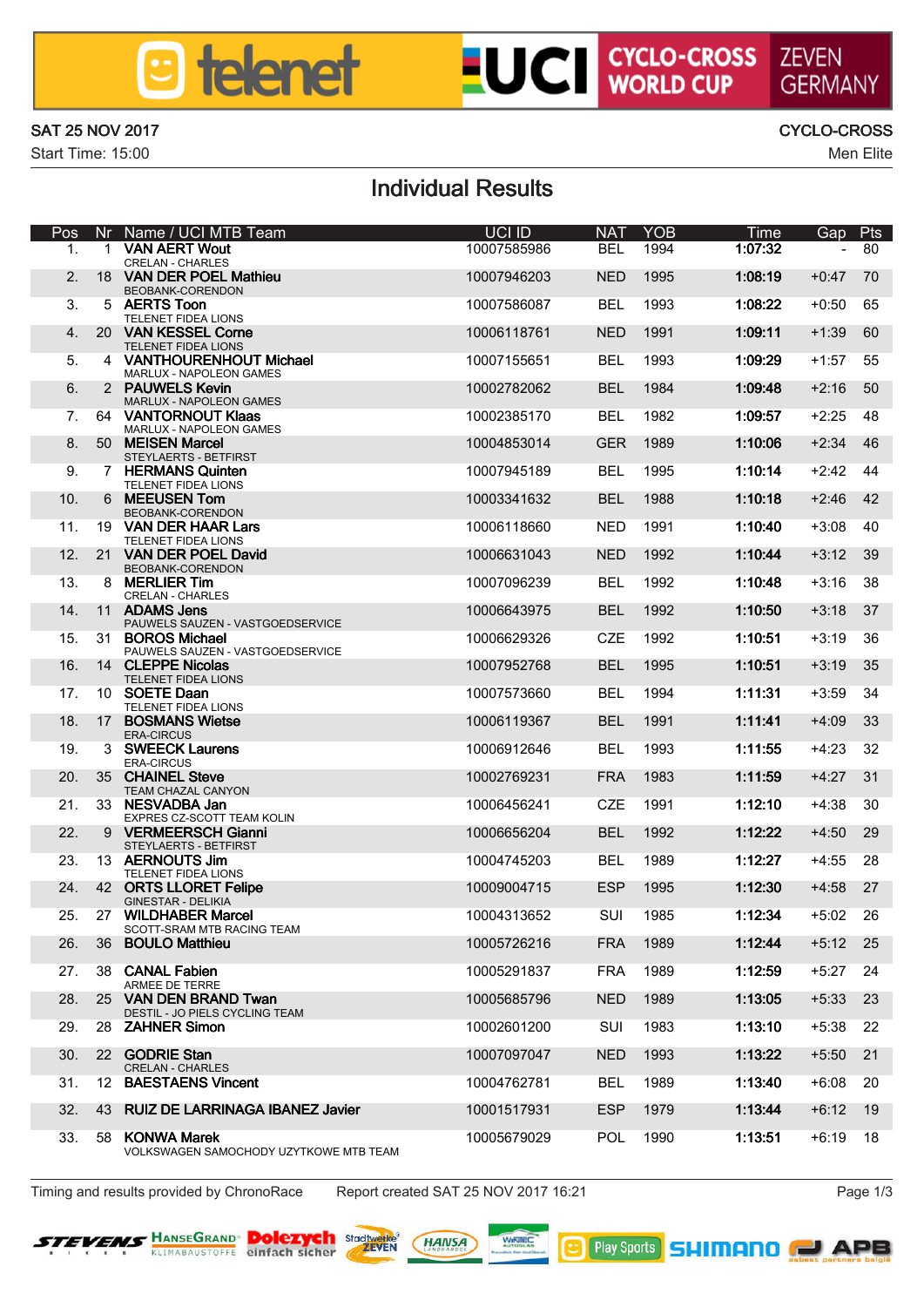### **8** telenet

# **UCI** CYCLO-CROSS ZEVEN

SAT 25 NOV 2017 CYCLO-CROSS

Start Time: 15:00 Men Elite

## GERMANN

### Individual Results

| Pos       |    | Nr Name / UCI MTB Team                                    | <b>LIGLID</b> | <b>NAT</b> | YOB         | Time        | Gap     | Pts            |
|-----------|----|-----------------------------------------------------------|---------------|------------|-------------|-------------|---------|----------------|
| 34        |    | 32 PAPRSTKA Tomas<br>EXPRES CZ-SCOTT TEAM KOUN            | 10006629528   | CZE        | 1002        | 11411       | $+6.39$ | 17             |
| 35        |    | 59 HARING Martin<br>DUKLA BANSKA BYSTRICA                 | 10005540195   | <b>SVK</b> | <b>1986</b> | 1:14.27     | $+6.55$ | 16             |
| 36        |    | 23 VAN AMERONGEN This<br>DESTIL - JO RELS CYCLING TEAM    | 10003205731   | <b>NFD</b> | 1986        | 114.42      | $+7:10$ | 15             |
| 37        |    | 30 SAGESSER Severing                                      | 10006911636   | SUI        | 1992        | 1:14:53     | $+7:21$ | 14             |
| 38        |    | 45 RERTOLINI Ginele<br>TEAM NOS SELLE ITALIA              | 10007946102   | <b>ITA</b> | 1995        | 11454       | $+7:22$ | 13             |
| 39        |    | 37 FAI FMTA Alpis                                         | 10009414741   | <b>FRA</b> | 1989        | 1:15:01     | $+7:29$ | 12             |
| 40.       |    | 41 FSTERAN AGUERO Ismael<br>GINESTAR - DEL BOA            | 10042078782   | ESP        | 1983        | 1:15:09     | $+7.37$ | 11             |
| 41        |    | 24 VAN LEEUWEN Patrick                                    | 10005617593   | <b>NFD</b> | 1985        | $-114P$     |         | 10             |
| 42        |    | 47 SAMPARISI Nicolas<br>D'AMICO UTENSILNORD               | 10007095734   | <b>ITA</b> | 1992        | $-114P$     |         | 9              |
| 43        |    | 29 ROHRBACH Nicola                                        | 10004108740   | SUL        | <b>1986</b> | $-2LP$      |         | 8              |
| 44        |    | 15 SWEECK Diether<br>ERA CIRCUS                           | 10006912747   | <b>RFI</b> | 1993        | -2 LAP      |         | 7              |
| 45        |    | 60 GLAJZA Ondrei                                          | 10007582855   | <b>SVK</b> | 1994        | $-2LP$      |         | 6              |
| 46        |    | 16 VAN TICHELT Yorben<br>ERA CIRCUS                       | 10007573458   | <b>RFI</b> | 1994        | -3LAP       |         | 5              |
| 47        |    | 46 SAMPARISI Logenzo                                      | 10006913454   | <b>ITA</b> | 1993        | <b>314P</b> |         | 4              |
| 48        |    | 55 KLIRSCHAT Welfram<br>KURSCHAT CONSULTING RACING TEAM   | 10002195618   | GER        | 1975        | <b>314P</b> |         | ×              |
| 49        |    | 34 HUMAI Mortin<br>ELKOV - AUTHOR                         | 10007176889   | CZE        | 1989        | <b>314P</b> |         | $\overline{a}$ |
| 50        |    | 48 HAMSEN Kenneth                                         | 10006695711   | <b>DEN</b> | 1991        | <b>314P</b> |         | 1              |
| 51        |    | 44 SIMBEZ FERNANDEZ Kevin                                 | 10007584572   | ESP        | 1994        | <b>314P</b> |         |                |
| 52        |    | 54 I INTERNALI MART                                       | 10007945694   | GFR        | 1994        | <b>314P</b> |         |                |
| 53        |    | 49 PARRO Inarhim                                          | 10002771756   | <b>DEN</b> | 1974        | <b>314P</b> |         |                |
| 54        |    | <b>SR PEAFFLE Christian</b><br>MOEBEL MAERKI MTB PRO TEAM | 10007384411   | GFR        | 1993        | <b>314P</b> |         |                |
| 55        |    | 63 ERIKSSON Martin                                        | 10007818382   | <b>SWF</b> | 1992        | <b>314P</b> |         |                |
| <b>RR</b> |    | 40 DURIN Jeremy                                           | 10007571741   | 1184       | 1988        | 41AP        |         |                |
| 57        | 65 | <b>GRABARIEK Grassorz</b>                                 | 10006730164   | POL        | 1989        | <b>S14P</b> |         |                |
|           | 39 | <b>HYDE Stephen</b>                                       | 10009113839   | 1184       | 1987        | <b>DNF</b>  |         |                |
|           | 61 | <b>ERIKSSON David</b>                                     | 10008597315   | <b>SWF</b> | 1995        | <b>DNF</b>  |         |                |
|           | 62 | JANSSON Henrik                                            | 10010641991   | SWE        | 1995        | <b>DNF</b>  |         |                |
|           |    | 52 MILLER Morried                                         | 10008624900   | GFR        | 1995        | <b>DMS</b>  |         |                |

|                 | <b>Folders / Nations</b> |            |                                                | Fastest lan | Race configuration | <b>Distance</b> |             |               |
|-----------------|--------------------------|------------|------------------------------------------------|-------------|--------------------|-----------------|-------------|---------------|
| 61/13           |                          |            | VAN DER POEL Mathieu (NED), 0:08:13, 18.97km/h |             | 100m+8x2 6km       |                 | 20.90km     |               |
| Finished Lapped |                          | <b>DNF</b> | <b>DSO</b>                                     | <b>DNS</b>  | <b>Weather</b>     |                 | Temperature | Average       |
|                 |                          |            |                                                |             |                    |                 |             |               |
| 40              |                          |            |                                                |             | <b>Journ</b>       |                 | 6°C         | <b>18.565</b> |

The Timing and results provided by ChronoRace Report created SAT 25 NOV 2017 16:21 Page 2/3

**B** Pby Spats SHIMANO **ND** APB